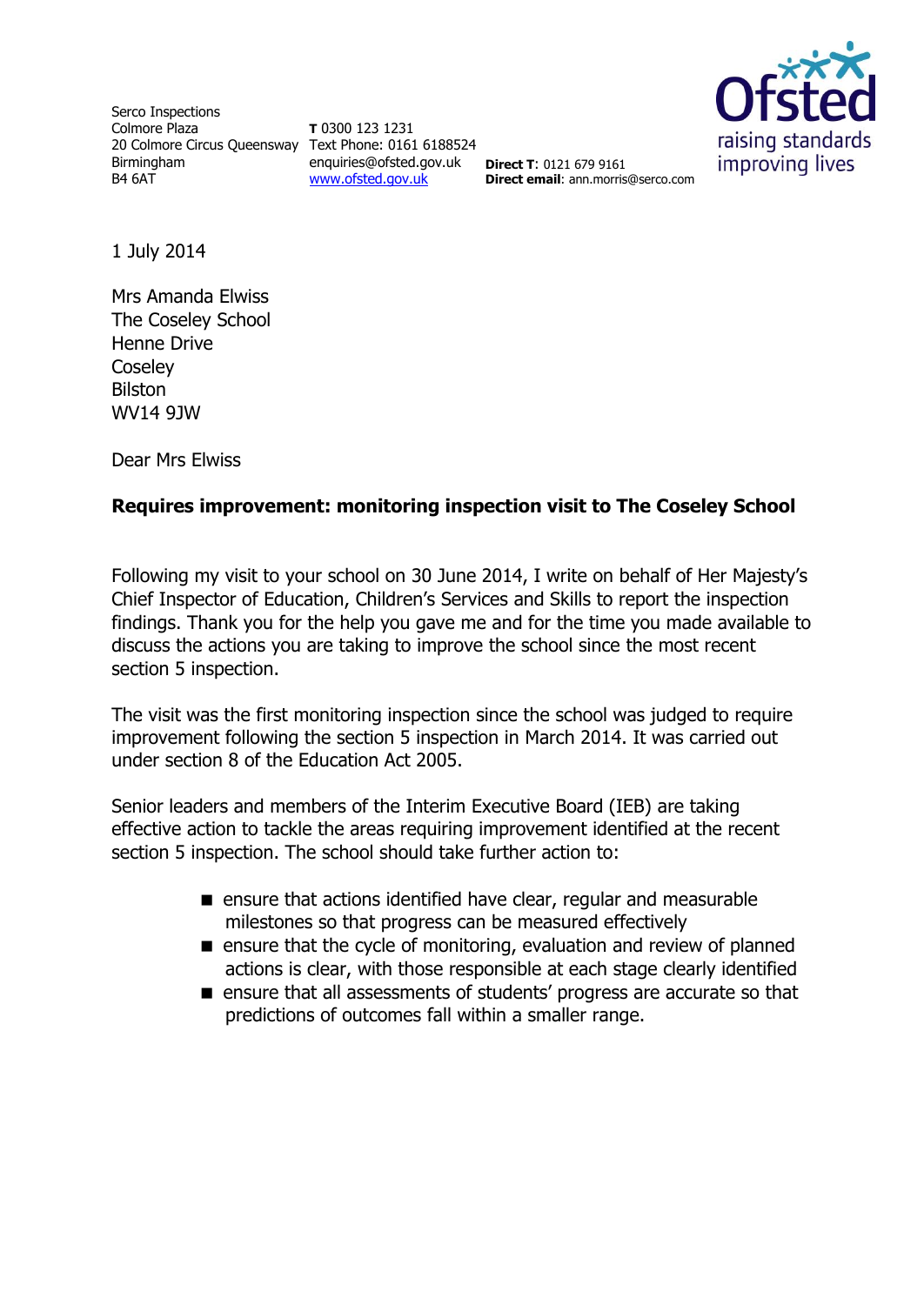

# **Evidence**

During the inspection, meetings were held with you and the deputy headteacher, students, members of the IEB and a representative of the local authority to discuss the action taken since the last inspection. The school improvement plan was evaluated and a range of school documentation was taken into account. A tour of the school was undertaken and a number of short visits made to classrooms.

# **Context**

There has been no significant change to staffing since the last inspection. However, you are currently consulting on a school-wide restructure. In addition, following your retirement at the end of this term the current deputy headteacher will take over as headteacher from September for an agreed period of 12 months before a permanent appointment is sought.

# **Main findings**

You are taking effective action to move the school forward. You, your leaders and members of the IEB have responded very positively to the judgement made at the last inspection. You are very clear that the school must continue its journey to reach good as rapidly as possible through maintaining the momentum of improvement achieved over the last two years.

The improvement in the quality of teaching noted at the last inspection has continued. There is a strong programme of quality assurance that ensures any underperformance is identified rapidly and acted upon. Staff know how and when they will be monitored and are very clear about their accountability for student progress.

You have implemented and developed a training programme that is well-matched to whole school priorities as well as to the needs of individual staff. Teaching and learning support plans are used effectively to both challenge and support teachers where any aspect of their practice is identified as less than good. For instance staff who have been identified as having outstanding practice are deployed effectively to provide support for their peers, thus sharing good practice and developing capacity for further improvement within the school. Good practice is shared more widely through the twilight training programme where teachers frequently lead sessions in their area of expertise.

The school's drive to improve the quality of teachers' marking has paid dividends. Students say that all teachers now provide them with very clear advice about what they have done well and what they need to do to improve and to reach their targets. This was noted during visits to classrooms as part of the monitoring inspection. More recently, you have further increased expectations of both students and teachers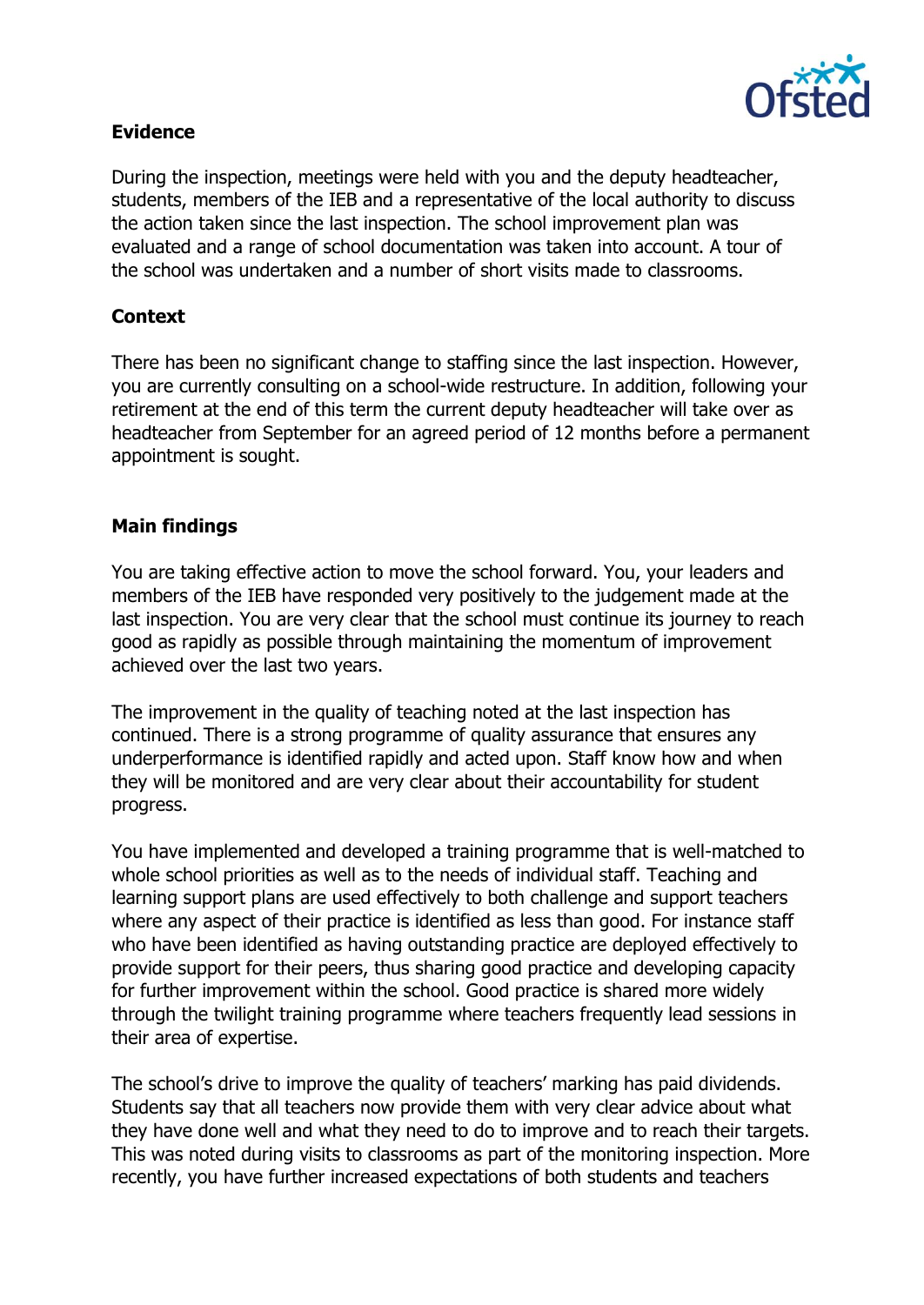

through the introduction of student response activities. Although this is at an early stage, students are increasingly responding to teachers' comments in ways that demonstrate whether they have understood what they need to improve and how to do so. Some teachers are already taking this a step further through checking that students have secured the skill or knowledge in subsequent pieces of work.

Every senior leader is linked to a curriculum area and regular meetings are held with curriculum leaders. These are aligned to the collection and analysis of assessment information so that there is a very clear view of the quality of teaching across the school, its impact on students' progress and where strengths and weaknesses lie. This, along with relatively recent quality appointments of core subject leaders, is now beginning to have an impact on improving leadership overall at this level. As a result of the school's investment in external support and training, both curriculum and pastoral leaders are using information about pupil progress more effectively and assessment is becoming more secure.

The school's own data suggests that achievement is beginning to improve in English and mathematics. This year the school expects attainment in English to be in line with national averages, although attainment in mathematics is likely to remain below national averages. However, school data is not yet secure enough in the core subjects for leaders to be absolutely sure of outcomes for the current year 11, so that the range of possible outcomes remains too wide. As a result, the school is not yet confident that the gap in progress between boys and girls will reduce this year in mathematics. Nevertheless, robust, individual tracking of students funded by pupil premium shows that they are now doing much better than in previous years as a result of targeted interventions matched to need and monitored for impact carefully.

Attendance and behaviour have both improved. The schools records show a marked decline in the number of fixed term exclusions and in the number of times teachers are asking for senior leaders to come to their classrooms. Students say that this is because teachers are now consistently applying the behaviour policy. As a result all students know exactly what is expected of them and the consequences if these expectations are not met. You are currently working on further developing an agreed set of 'non-negotiables' that will assist you in your work to make clear the links between behaviour and achievement.

The reduction in the number of students on roll is likely to continue over the next few years. Consequently, the school is undertaking a major restructure. This needs to be managed very carefully to avoid a negative impact on the progress made by students in the school.

Ofsted may carry out further visits and, where necessary, provide further support and challenge to the school until its next section 5 inspection.